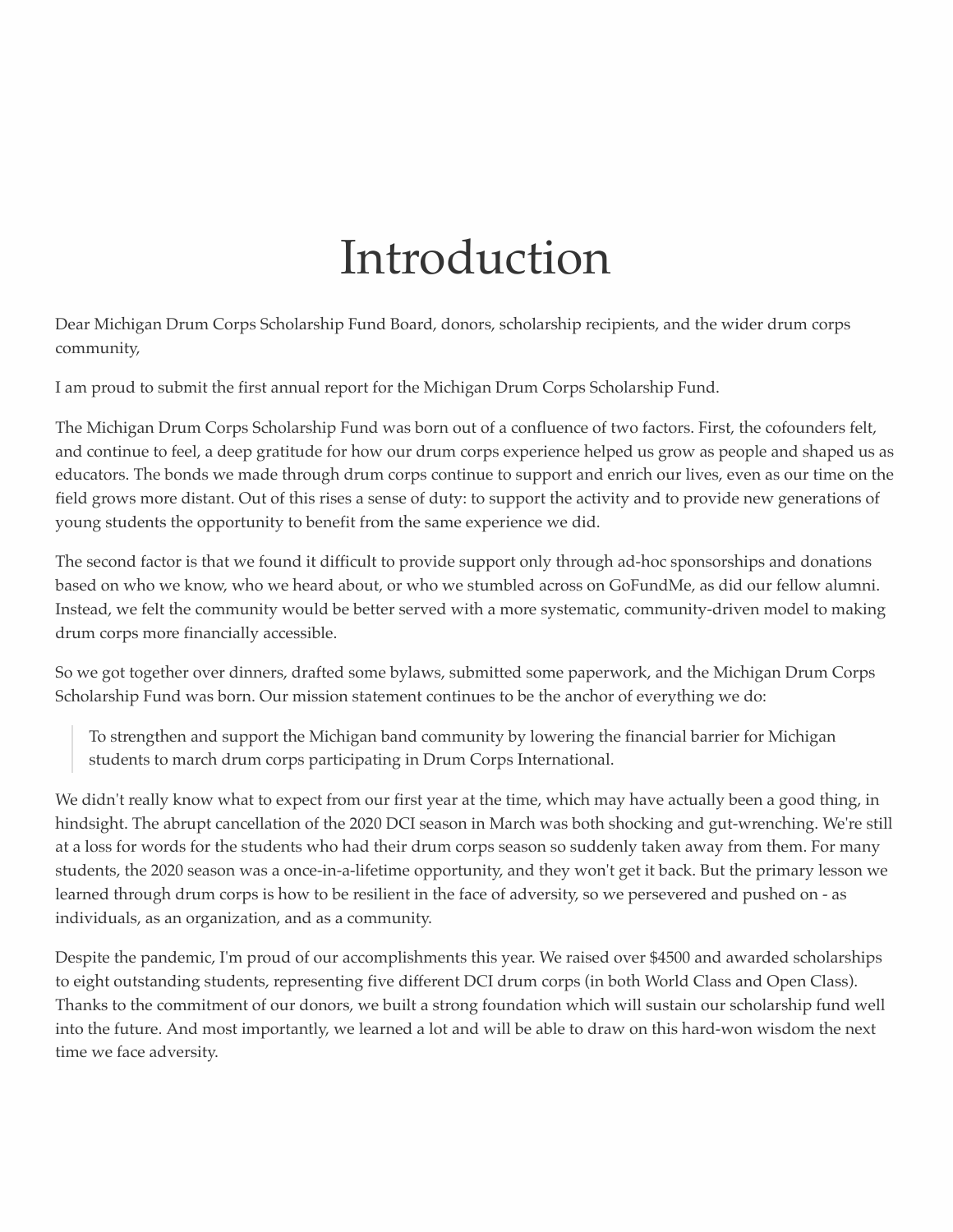But more than any individual achievement or highlight over the past year, what I will remember about this year is the response we got from the community. The generosity of our donors was a clear statement that the drum corps community cares, and is as dedicated to making the experience accessible as we are. I am humbled by the trust our donors have invested in the Board of Directors and I, and we, in turn, are inspired by our young and talented scholarship recipients.

I have little doubt that the 2021 season will be another challenge for our community. But the Michigan Drum Corps Scholarship Fund will remain steadfast in our commitment to making the drum corps experience more accessible for all Michigan students. I look forward to seeing what we, the entire Michigan band community, can accomplish together next year.

Sincerely,

Evan Murray Chairperson of the Board of Directors Michigan Drum Corps Scholarship Fund

## Financial Summary

The Board of Directors is committed to being transparent, so all of our monthly financial statements can be found on [our website. This section will therefore only contain a high-level overview of our financial information, and focus on](https://midrumcorpsfund.org/report/) providing context for our more detailed monthly reports.

| <b>Item</b>                | Amount      |
|----------------------------|-------------|
| <b>Total Contributions</b> | 4,584.00    |
| Net Program Expenses       | $-1,340.00$ |
| Administrative Expenses    | $-825.92$   |
| Net Assets for 2021        | 2,418.08    |

We only show \$1340 in program expenses, but we actually awarded a total of \$2930 in scholarships. Due to the COVID-19 pandemic, about half of our awarded scholarships are being applied in 2021, and are therefore still considered a net asset. We are still in dialogue \$430 and we expect these funds will be rolled over to 2021 as well, but this is not yet reflected in our financial statements.

**In total, we expect to begin the 2021 scholarship season with \$2848.08 in total assets**.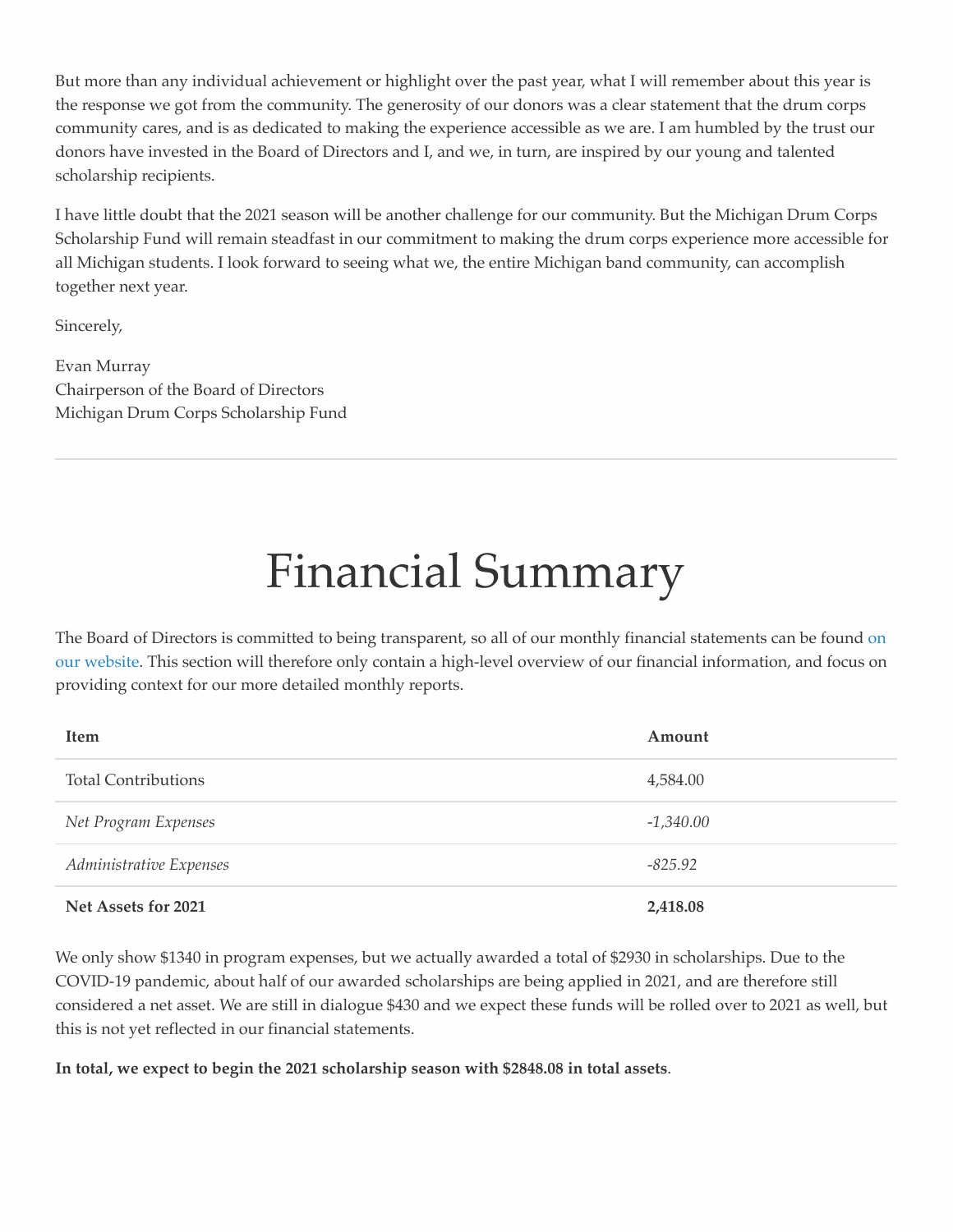### *Responding to COVID-19*

The cancellation of the 2020 DCI season was unprecedented, and we still feel deeply for the students who lost out on a season of drum corps. However, the job of the Board of Directors in the event of a season cancellation is to ensure that the resources of the Michigan Drum Corps Scholarship Fund are protected and continue to fulfill its mission.

Beyond the mission statement itself, our website also contains more detail about *why* we feel our mission is important:

The Michigan band community is stronger for having as many students march drum corps as possible. Students that march drum corps come back to their programs better performers, better leaders, and better people. Many continue on to become educators, where they help grow the activity and promote excellence based on their drum corps experience.

With this in mind, we quickly established contact with each drum corps to determine the status of our 2020 scholarships on a case by case basis. In general, our approach was based on the following statements:

- 1. The purpose of our scholarships was to provide a 2020 drum corps experience to our scholarship recipients. However, given these unprecedented circumstances, the Board felt that a drum corps with a robust remote learning program in place, especially one that focuses on show design and teaching pedagogy, is in line with our goals and a good use of our resources. In this case, we did not seek to roll over or get refunded for our scholarship.
- 2. If a corps did not have such a program in place, and most didn't given the abruptness of the season cancellation, the Board investigated options with each corps to make sure we retain our resources and make them available in 2021. The best way to do this is to get a refund for the scholarships, but the Board also recognized that the season cancellation put all DCI drum corps in extremely difficult circumstances. Expecting a refund from drum corps in financially difficult situations was not the best solution for the broader community.
- 3. Therefore, if a student elected to carry their 2020 contract to 2021, the Board asked that their 2020 scholarship be applied to 2021 dues without the need for a refund. If the student does not return, the Board offered a compromise with the corps. Instead of a refund, they could make a scholarship available in 2021, of the same amount, to another Michigan student.

| <b>Item</b>                            | Amount  |
|----------------------------------------|---------|
| Scholarships Awarded for 2020          | 2930.00 |
| Scholarships Rolled Over to 2021       | 1590.00 |
| <b>Scholarships Pending Resolution</b> | 430.00  |

The Michigan Drum Corps Scholarship Fund had six scholarships for students who were intending to march the 2020 season, worth a total of \$2480. Of that, \$460 was allocated to corps with robust summer education programs that the Board felt fulfilled the Fund's mission. The Fund has reached agreements to roll \$1590, across many scholarships, over to 2021. We are still in dialogue over the last \$430, but we expect these funds will be rolled over to 2021 as well. As noted earlier, this expected \$430 is not reflected in our financial statements.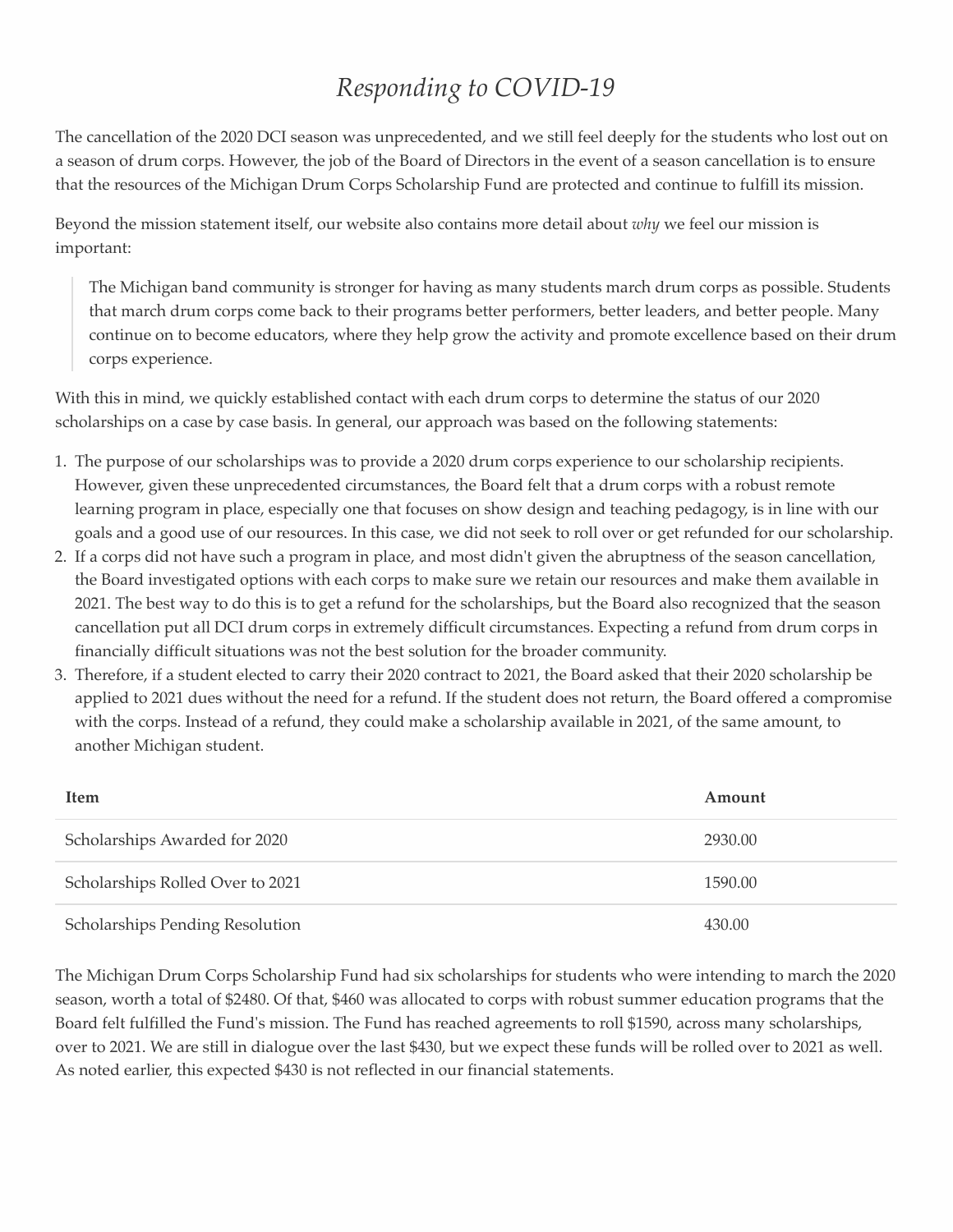# Diversity and Inclusion

In addition to the COVID-19 pandemic, the events in 2020 have raised awareness of racial disparities in the United States and their systemic causes. The Board of Directors is aware of these issues, and would like to echo the sentiments of other organizations across the band community:

Black Lives Matter

We are committed to making the drum corps experience more accessible to students of all backgrounds and financial positions. We know that the greatest structural bias in drum corps is that introduced by rising audition fees and tuition, which disproportionately lock minority communities out of the drum corps experience. We are committed to lowering this barrier for all communities, especially those of color, and will hold ourselves accountable for doing so.

Our application has optional fields for students to be able to provide basic demographic information, so that we can evaluate how well we are supporting all segments of our community. We do not consider demographic information in awarding scholarships (the disbursement committee doesn't even have access to this demographic information) but we will use it each year to evaluate how well we are supporting all segments of our community. In the interest of accountability, we feel it is right to publish some basic statistics on the demographics of our 2020 scholarship recipients.

All prompts in our application are open to any text - we have grouped them here based on the content of their responses, and only consider funds awarded to applicants who responded to the demographic questions. This data is based on all scholarships that were awarded in 2020, including those rolled over to 2021.



#### **Scholarship Award Demographics**

\*No students entered other or non-binary genders \*\* Answers are aggregated for privacy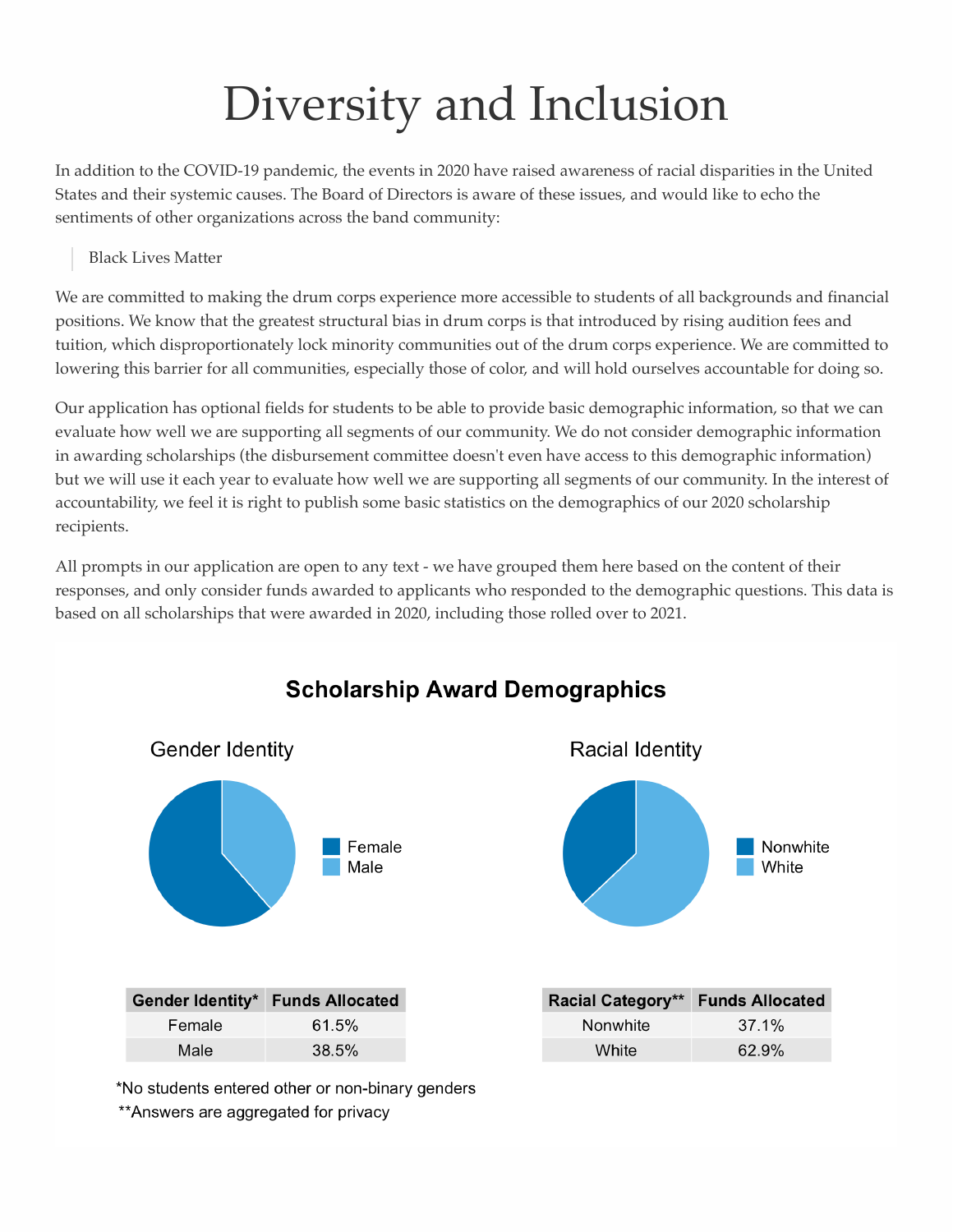## Outlook for 2021

Overall, we are in a strong position heading into our second year. We carry \$2418 in net assets, \$1590 of which represent already awarded scholarships. Moreover, we expect our administrative expenses to drop by roughly 80%, because most administrative expenses in our first year were startup costs, such as registration fees and purchasing accounting software. Collectively, the Board of Directors have put in 2021 donations that will cover our 2021 administrative expenses completely, meaning **100% of all donations received in 2021 will go towards program expenses**.

We anticipate a successful 2021 season, even in the case that it proves to be a weak fundraising year. Even so, we have two reservations about the upcoming year.

The first is that the ongoing pandemic, unfortunately, has put the 2021 drum corps season in jeopardy. While the fate of the 2021 season remains unknown, the Board continues to be committed to maintaining an open dialogue with all DCI drum corps and will work to secure agreements that ensure all of our resources support both our mission and the wider drum corps community. We deeply, sincerely hope that the 2021 season is not cancelled, but we are prepared.

Second, the COVID-19 pandemic has had broad, harsh economic impacts, especially on low to medium income households dependent on in-person employment. This lost income, paired with a very real possibility of corps needing to increase audition and tuition costs in 2021, means that we expect to see a much larger pool of scholarship applicants once auditions begin for the 2021 season. As of right now, we do not have the funds on hand to support this larger demand for scholarships, as a large portion of our net assets are already committed to 2021 tuition scholarships.

### *Fundraising*

While we know that we don't have the funds on hand to handle the demand we expect to see for the 2021 audition season, we have chosen, for now, not to pursue active fundraising. Some corps have opened up interest forms for auditions and a few may have virtual auditions planned, but many have not. When the status of the 2021 season becomes more clear, we will again begin fundraising, reaching out to the community more broadly, and more earnestly, than we did in our first year.

We recognize that many of our existing and potential donors are seeing increased financial hardship due to the COVID-19 pandemic. So we ask that those who are able to consider donating not only to the Michigan Drum Corps Scholarship Fund, but to DCI drum corps and other band community nonprofits across the state. Please, if you can, pay it forward. We will get through this pandemic as a community, but it will require an increased level of support from those who are financially able. a